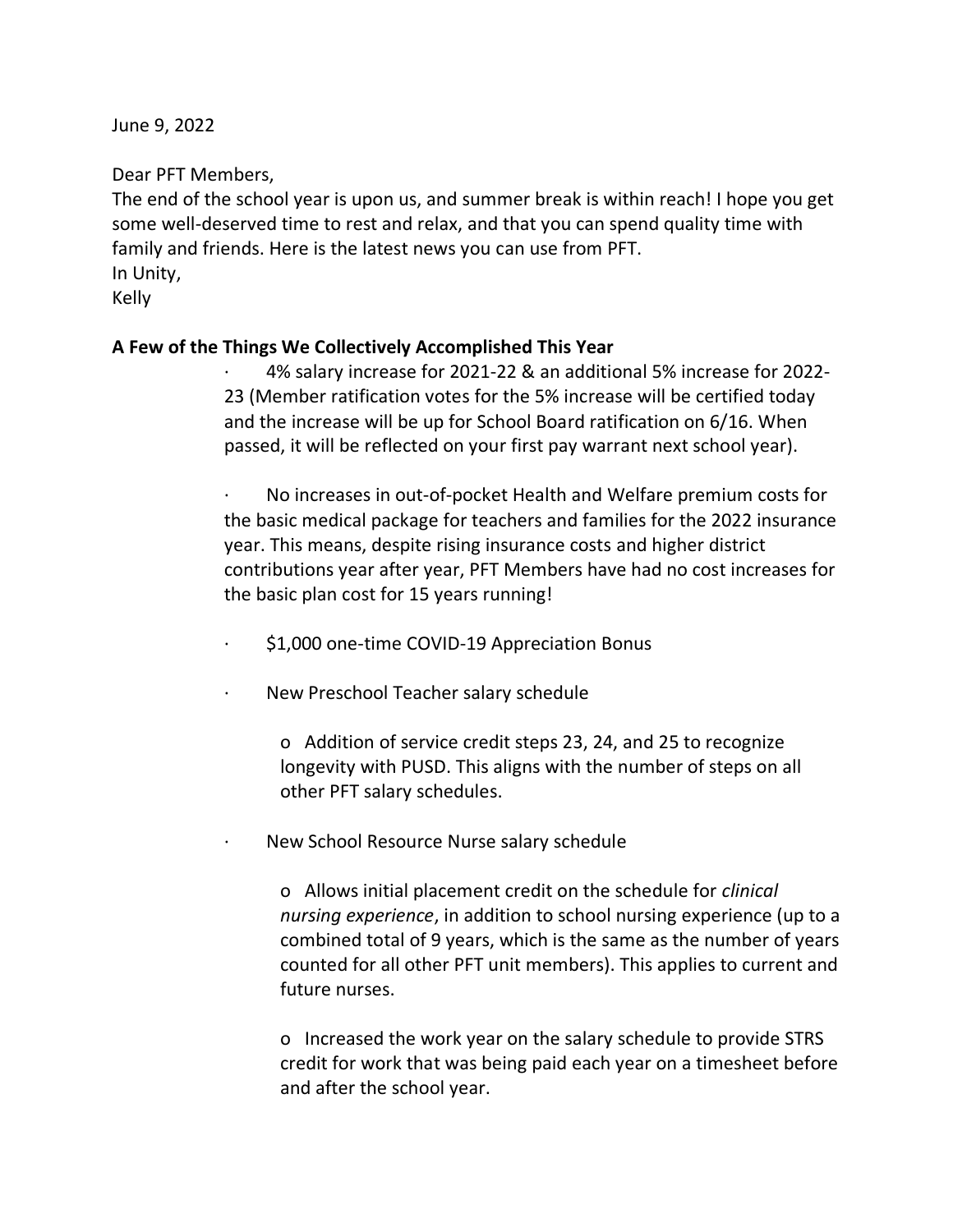Supplemental Paid Sick Leave (SPSL) MOU between PUSD & PFT

o Continued to provide COVID-19 related leave time from October

1, 2021, until the passage of a new COVID leave law on February 19,

2022. (The new law was applied retroactively to January 1).

## · Transfer

o Priority transfer placement for all permanent and probationary teachers being involuntarily transferred due to lack of enrollment at their school sites.

o One-time specialized transfer rights for permanent and probationary Poway Home Education Program (PHEP) and New Directions (ND) teachers since their program numbers exploded during the pandemic and have now significantly decreased.

- Right of return to former school site
- Seniority based transfer

Secured back pay and backdated contracts for qualifying new teachers who did not sign teaching contracts due to COVID-19 related onboarding delays, such as delayed availability of physical appointments.

Represented teacher voice in facilitating site level consensus conversations around time banking and late start schedules.

· Promoted teacher voice by supporting the establishment of a Unit Building Committee (UBC) at numerous sites. This structure fosters open communication and proactive problem solving with colleagues and the site principal.

Catastrophic Leave

o Created a pilot process to ensure members who choose to donate and join the Bank have access to up to 50 days of fully paid leave.

o Held a successful drive, with 715 days (5007 hours) donated to the Bank. These days will help members experiencing a catastrophic